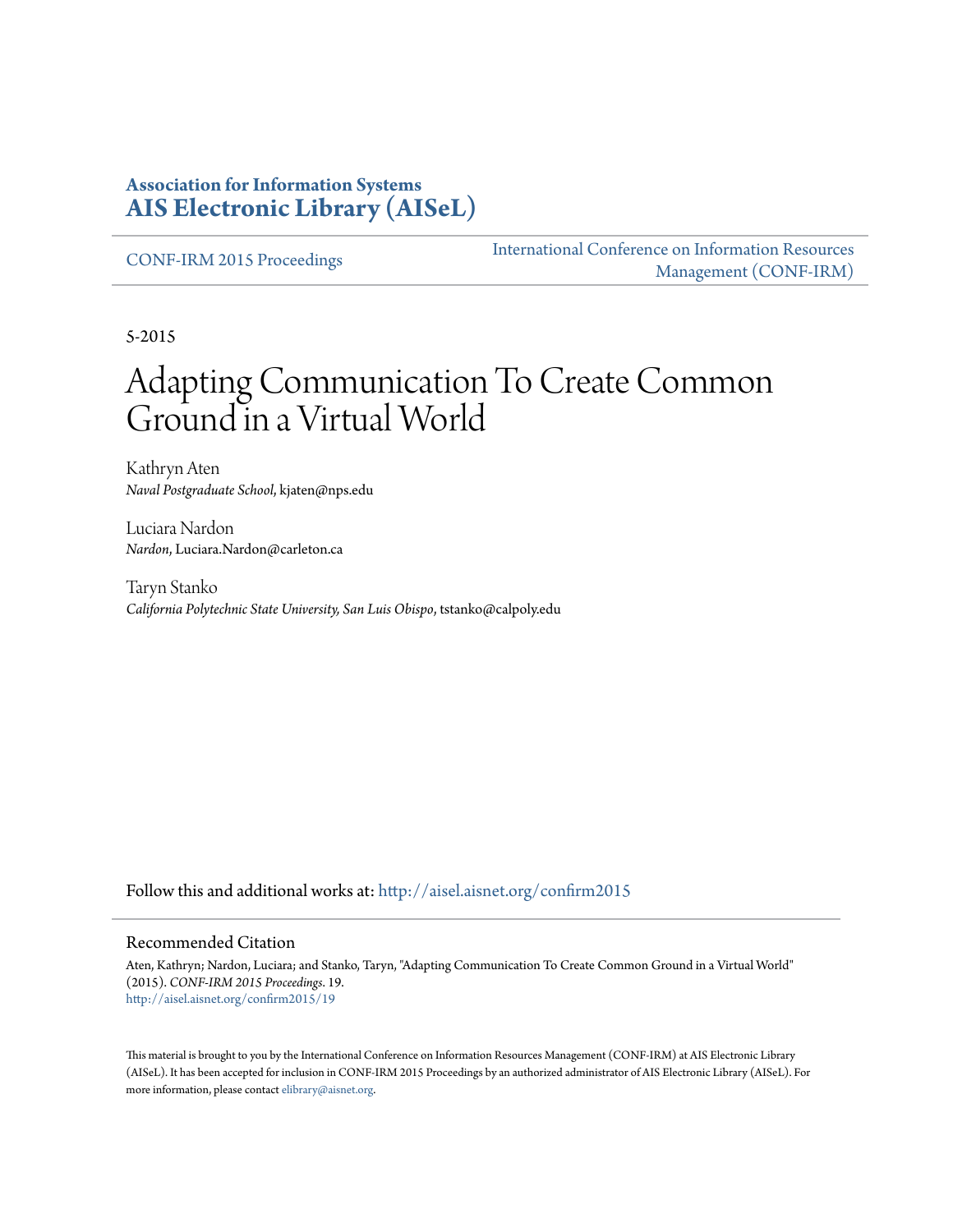# **R22. Adapting Communication To Create Common Ground in a Virtual World**

Kathryn Aten Naval Postgraduate School kjaten@nps.edu

Luciara Nardon Carleton University [Luciara.Nardon@carleton.ca](mailto:Luciara.Nardon@carleton.ca)

Taryn Stanko California Polytechnic State University, San Luis Obispo tstanko@calpoly.edu

## *Abstract*

Although new organizational forms, technologies, and work arrangements allow individuals separated by distance to work together, distributed collaboration has proven challenging. In this study, we explore synchronous, distributed collaboration conducted in a virtual world. This type of collaboration differs from much collaboration in organization, which often occurs asynchronously, between distributed collaborators who rely on technology to communicate and divide and coordinate tasks, yet conduct much work independently. Virtual worlds allow synchronous, distributed collaboration and thus have the potential to support collaborative creation in a more natural manner than more traditional communication technologies and thereby better support innovation. This study is a grounded analysis of data collected primarily through participant observation of the collaborative creation of software by distributed collaborators working in a virtual world. We draw on Kock's (2004; 2005) media naturalness theory to address the broad research question, "What adaptive behaviors support synchronous, distributed collaboration?" and focusing in particular on how distributed groups create common ground in virtual worlds.

# *Keywords*

Virtual world, distributed collaboration, technology mediated communication, common ground

### **1. Introduction**

Although new organizational forms, technologies, and work arrangements allow individuals separated by distance to work together, distributed collaboration has proven challenging (Cramton, 2001; Desanctis & Monge, 1998; Gibson & Gibbs, 2006; Kirkman, Rosen, Gibson, Tesluk, & McPherson, 2002). We define collaboration as a special form of interaction involving coconstruction and mutual engagement (Lipponen, 2002) by interdependent participants (DeChurch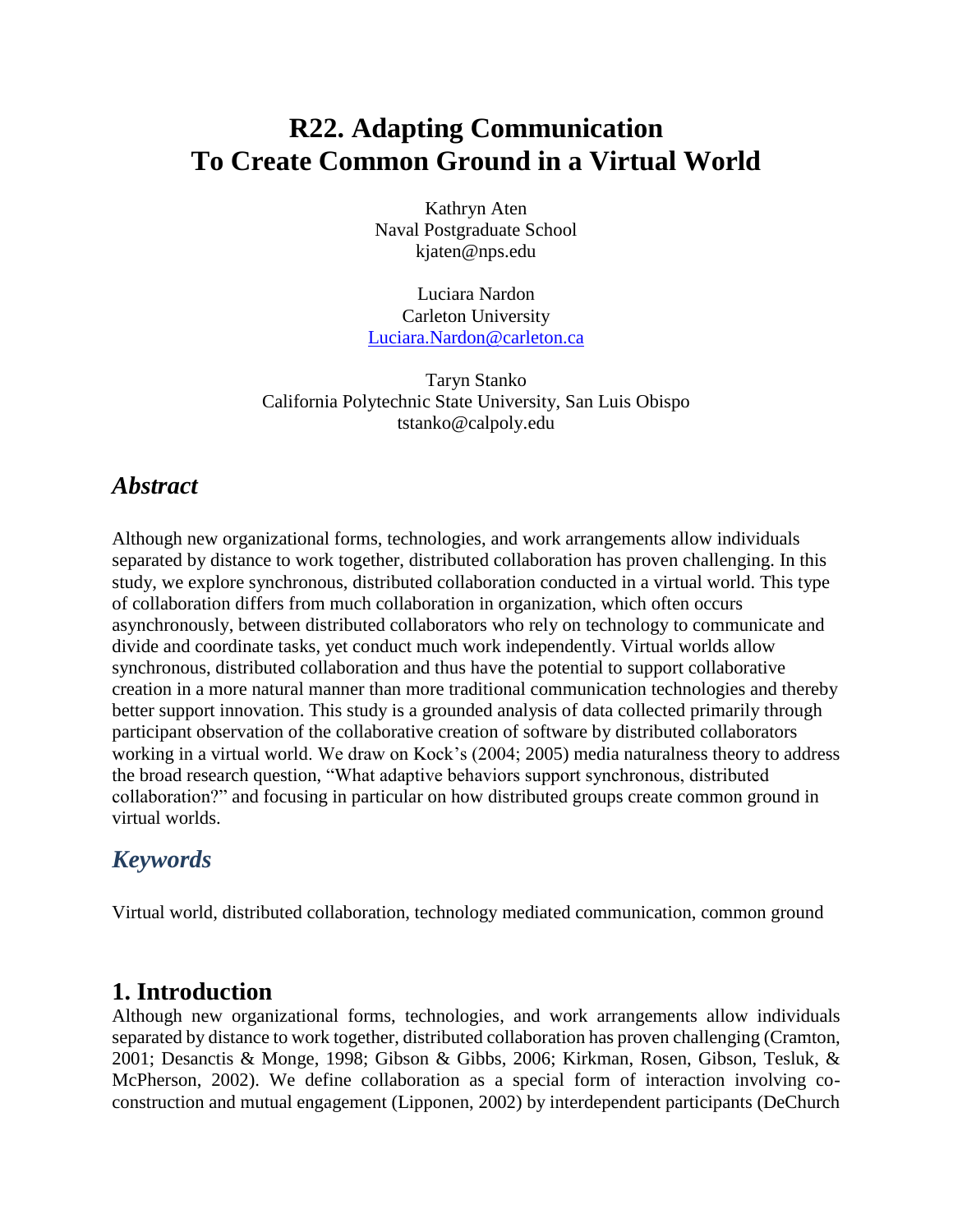& Mesmer-Magnus, 2010), involving coordinated actions and intentional joint effort toward a shared goal. In this study, we focus on synchronous, distributed collaboration conducted in a virtual world. This type of collaboration differs from much collaboration, and research on collaboration, that occurs in organizations. Much collaboration in organizations occurs asynchronously, between distributed collaborators who rely on technology to communicate and divide and coordinate tasks, but often do not conduct work jointly, at the same time. Virtual worlds allow synchronous, distributed collaboration and thus have the potential to support collaborative creation in a more natural manner than more traditional communication technologies.

The study is based on a grounded analysis (Corbin & Strauss, 2008; Gioia, Corley, & Hamilton, 2013) of data collected primarily through participant observation of the collaborative creation of software by distributed collaborators working in a virtual world to address the question: "What adaptive behaviors support synchronous, distributed collaboration?"

## **2. Theoretical Background**

To engage in collaborative work, individuals must thus make assumptions about what others know and how they will act on that knowledge (Enfield, 2000). Clark (1996), discussing communication as collaboration, referred to this as *grounding*. Grounding is the collective process by which collaborators achieve a state of mutual belief that they have reached an understanding sufficient to interact in concert (Clark & Brennan, 1991, p. 223). Individuals achieve grounding by drawing on and creating common ground (Clark, 1996; Cramton, 2001; Monk, 2008). Common ground includes the knowledge, beliefs, and assumptions individuals infer they share, either through participation in a common community (e.g., we both work in this organization), shared experience (e.g., we both attending a presentation in the team meeting room today), or personal exchanges (e.g., you tell to me that you enjoyed the presentation). Ambiguous, creative work, often requires the development of new common ground. A lack of common ground is key barrier facing distributed collaborators (Cramton, 2001; Monk, 2008).

Recent research suggests that successful distributed collaboration may require different behaviors than face-to-face collaboration (DeRosa, Hantula, Kock, & D'Arcy, 2004; Faraj, Jarvenpaa, & Majchrzak, 2011; Katz & Te'eni, 2007; Kock, 2004). Distributed collaborators confront complexity and face unique challenges (Berry, 2011). While virtual worlds may allow more natural communication than do traditional communication technologies, realizing their full potential may require collaborators to engage in different behaviors than they would in a face-to-face setting (Maznevski & Chudoba, 2000; Kock, 2004; Kock, 2005). Empirical studies focusing on the drivers of success in distributed collaboration in today's uniquely constructed work arrangements remain limited (Maynard, Mathieu, Rapp, & Gilson, 2012).

# **3. Research Approach and Methods**

This study focuses on a project completed by a subgroup of the larger community. The subgroup hosted weekly, in-world collaborative programming sessions devoted to creating tools for use in a virtual world. This study focuses on the collaborative development of a virtual pointer that allowed users to visually direct others' attention much as one might use a laser pointer.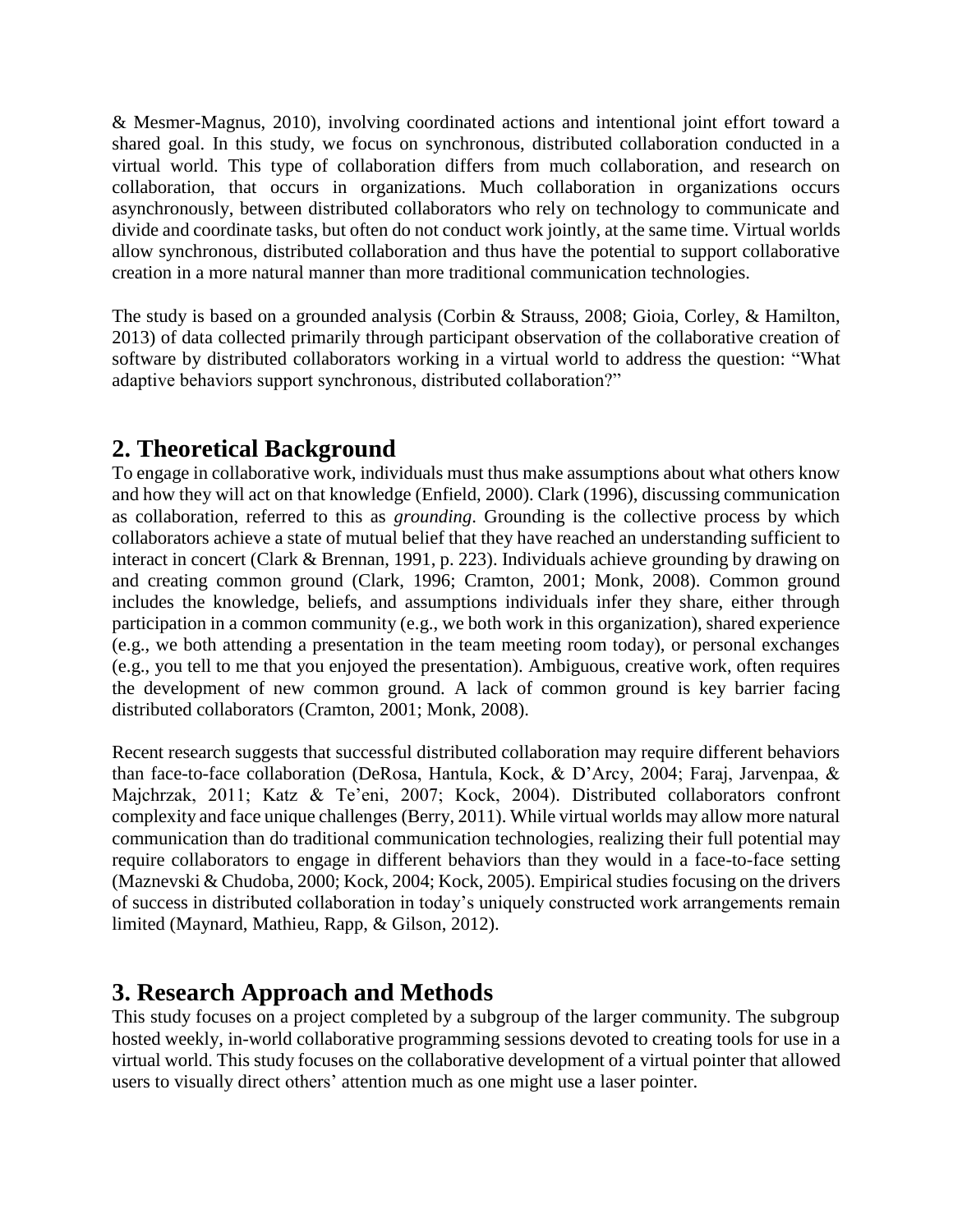The group used a variety of collaborative including a web viewer, which allowed collaborative, multi-party use of any web-based program operating in the world, post-it notes, a white board, and a bulletin board for tracking coding issues. Any in-world participant could take control of the tools, allowing the group to work synchronously. Session participants wrote new code by taking turns controlling an in-world instance of Netbeans, an integrated environment for developing with Java. Software development occurred in the virtual world. The virtual pointer was created during 28 sessions held over a six-month period beginning in December 2011 and ending in June 2012. Each meeting had between four and ten participants, with an average of six. One member of the research team attended 23 of the 28 sessions.

Data included notes, digital snapshots and digital video recordings, and texts used by the group for communication in and out of the virtual world. The audio tracks were transcribed, resulting in 479 pages of text. In addition, the researchers collected audio recordings of presentations and conducted 10 interviews with regular participants, lasting from 30 to 60 minutes.

# **4. Analysis and Results**

All transcriptions and notes were imported into NVivo for analysis. We began the analysis by reviewing our research notes and the community communication, grouping text into initial categories and summarizing the case in a description and a timeline of events. Nineteen individuals participated in these meetings at different points in time, but only seven were regular attendees. We prepared a profile of frequent contributors including each collaborator's longevity and involvement in the community, experience with virtual worlds, experience with java programing, and motivation for attending the sessions.

We grouped the text into initial categories through, line-by-line coding using the language of participants and active verbs to code segments of text (Charmaz, 2006). By looking for similarities and differences between the segments of text with our initial labels, we grouped segments into 41 categories conveying what was said and done (Corbin & Strauss, 2008, Gioia et al., 2013). This initial categorization yielded 130 segments of text up to several paragraphs labeled to describe what was being said such as, "Do you see what I see?," "Do you hear what I hear?," "What time is it?," and "Where are you?" This categorization yielded an additional six categories labeled to describe what was done: greeting and socializing, planning and organizing, problem solving, creating, testing and identifying problems, and closing meeting and exiting. This initial analysis drew our attention to the notion of adaptation in communication (Kock, 2004; 2005), which guided subsequent, more focused analysis.

### **4.1 Themes and Dimensions**

Kock (2004; 2005) defines adaptation as a change in communication behavior unique to the virtual setting. The analysis draws on Kock's (2004, p. 333) five key elements of face-to-face communication to identify segments of text that displayed adaptations of communication to the virtual setting. We assessed each segment of text against Kock's (2004) key elements (co-location, synchronicity, the ability to convey and observe facial expressions, the ability to convey and observe body language, and the ability to convey and listen to speech) and focused further analysis on segments that indicated a deficiency in an element and an adaptation to overcome it. We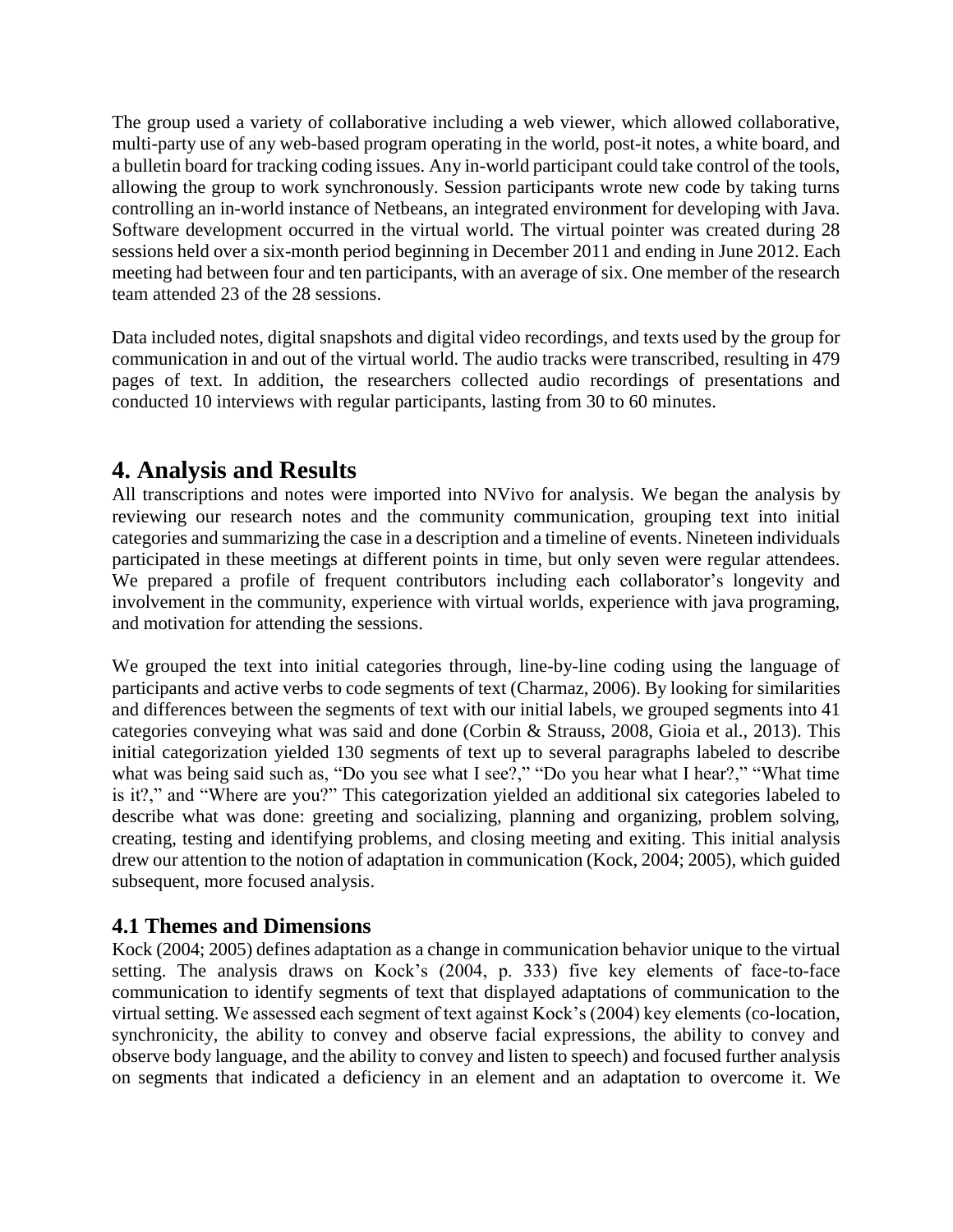developed a map of the data structure (Gioia et al., 2013) and gathered the categories into two dimensions: mutually represented context and mutually represented action.

#### **4.2 Preliminary Results: Working Out Loud**

Our preliminary analysis suggests that participants adapted their communication by articulating individual in-world and out-world contexts and action. Articulation compensated for the absence of cues typically available in physical settings and facilitated the development of a mutual mental representation of collaborative action. As illustrated below (see Figure 1), articulation of context and action generated a mutual representation, which framed action in the virtual space.



**Figure 1:** Collaboration in the Virtual World

#### *4.2.1 Creating a mutual representation of context*

Articulation allows group members to create an assumed mutual representation of context. We draw on one interaction to illustrate the model. The interaction begins between Jake and Susan as they wait for others to arrive. The meeting space had been used to demonstrate the features of the virtual world platform during a virtual conference earlier in the week, and visitors had left some objects behind and were still visiting the space. Thus, regular participants were confronted with unfamiliar objects and avatars in the virtual world. Susan articulates her experience of the virtual space, "So, I wasn't here last week. What are these thingies that I see in the background?" Jake responds, confirming that he has the same individual experience of the communal space, "Oh yeah, we were using those for testing. Oh yeah, the server never got cleaned up, so who knows what's gonna happen today." Susan and Jake now have a shared representation that the virtual world may not be normal today.

Susan sees what she interprets as a penguin and sees the name Kimberly in the participant list on her screen. Susan assumes that what she believes is a penguin is an avatar representing a person named Kimberly, whom she does not recognize. Thus, Susan seems to assume, despite Jake's warning, that the animal is somewhat normal and that the only unusual part requiring attention is that she, Susan, has not met Kimberly the penguin. However, before deciding how to act or interact with what she initially interprets as a penguin representing Kimberly, Susan asks Jake:

|       | Susan: [Do] You know, who is the penguin?                                                   |
|-------|---------------------------------------------------------------------------------------------|
| Jake: | She's not a penguin, [it's a] pigeon. I'm not sure what the pigeon is, Kimberly is in other |
|       | space [and she's not the pigeon].                                                           |
|       | Susan: Oh, okay. [She's] Not actually here with us.                                         |
| Jake: | No.                                                                                         |
|       |                                                                                             |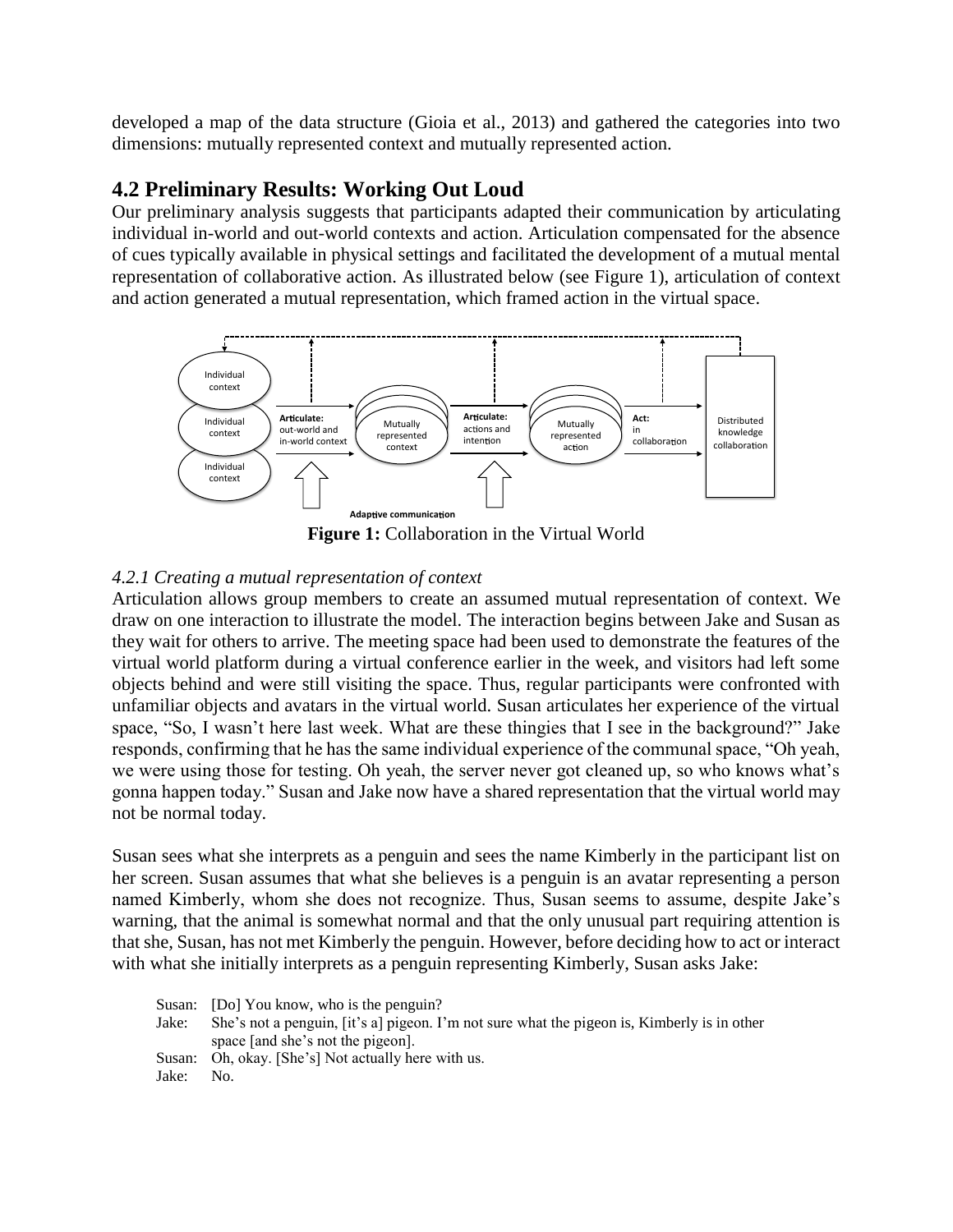Thus, Jake explains that what Susan is seeing is not a penguin but instead is a pigeon. This requires no further attention, as it is accepted in the virtual space that graphics are not identical depictions of reality. Jake moves on. In his representation, Kimberly requires no further attention. The meaning of the name Kimberly in the participant list is clear: She is a visitor somewhere in the world out of earshot. Jake turns his attention to the pigeon, which is still unexplained. Because the pigeon does not represent Kimberly, it is not a "normal" avatar-type pigeon. Based on this information, Susan seems to assume that Kimberly does not require immediate interaction, but Susan continues to seek information as Jake focuses on the pigeon:

|        | Susan: Do you know Kimberly?                                                               |  |  |  |  |  |
|--------|--------------------------------------------------------------------------------------------|--|--|--|--|--|
| Jake:  | [responding to both questions] A pigeon is a Twitter  no, I don't.                         |  |  |  |  |  |
| Susan: | Oh.                                                                                        |  |  |  |  |  |
| Jake:  | [thoughtfully] A Twitter pigeon [continuing explanation of Kimberly]. Yeah, there was a    |  |  |  |  |  |
|        | big event in Europe. Last week or the week the before. Last week, at the beginning of the  |  |  |  |  |  |
|        | week and they built a bunch of spaces and they invited a bunch of people in. So there have |  |  |  |  |  |
|        | been sort of people hopping on and off the server all week.                                |  |  |  |  |  |
|        | Susan: Oh, nice. Okay.                                                                     |  |  |  |  |  |

This ends the discussion about Kimberly, suggesting that Susan and Jake now have an assumed mutual representation of their private experience of the communal space where they each see the name Kimberly in the participant list. This representation allows them to create a mutual representation of action in the space order to, in this case, take no action and ignore Kimberly. Jake and Susan assume that Kimberly plans to tour the space, does not intend to interact with the group or participate in the meeting, and will not join them. Susan and Jake act accordingly based on their mutual assumptions about Kimberly's thoughts, intentions, and likely actions; they ignore Kimberly. Neither Susan nor Jake send a greeting to Kimberly.

#### *4.2.2 Creating a mutual representation of action*

Jake and Susan focus on what they now agree is a virtual pigeon, which does not represent a person, but for which they still have no shared representation or understanding. They interact with the pigeon, articulating and requesting articulation of action. This serves to create an assumed mutual representation of action, which elaborates a specific action sequence within a particular context.

In the interaction described below, Jake and Susan can imagine each other's intentions and actions and the likely consequences of action. As Jake continues to interact with the pigeon, he draws on cultural knowledge, which he assumes Susan shares, and articulates his actions.

|  |  |  |  |  |  | Jake: [interacting with the pigeon] Yeah. Pigeon I think is a Twitter pigeon. |
|--|--|--|--|--|--|-------------------------------------------------------------------------------|
|--|--|--|--|--|--|-------------------------------------------------------------------------------|

- Susan: Oh, look at that [referring to words coming out of the pigeon's mouth], are you doing that? [assuming that Jake is seeing what she is seeing]
- Jake: Yeah. I just put in a search for San Francisco, which is [why] a Twitter pigeon is spitting out tweets about San Francisco. [discuss how to make the pigeon work]
- Jake: Yeah, yeah, it's just whatever you would get if you went to Twitter and searched San Francisco.

Shared knowledge furthered understanding, just as it would in a face-to-face setting. But, additional experimentation and articulation was required in the virtual setting to access this cultural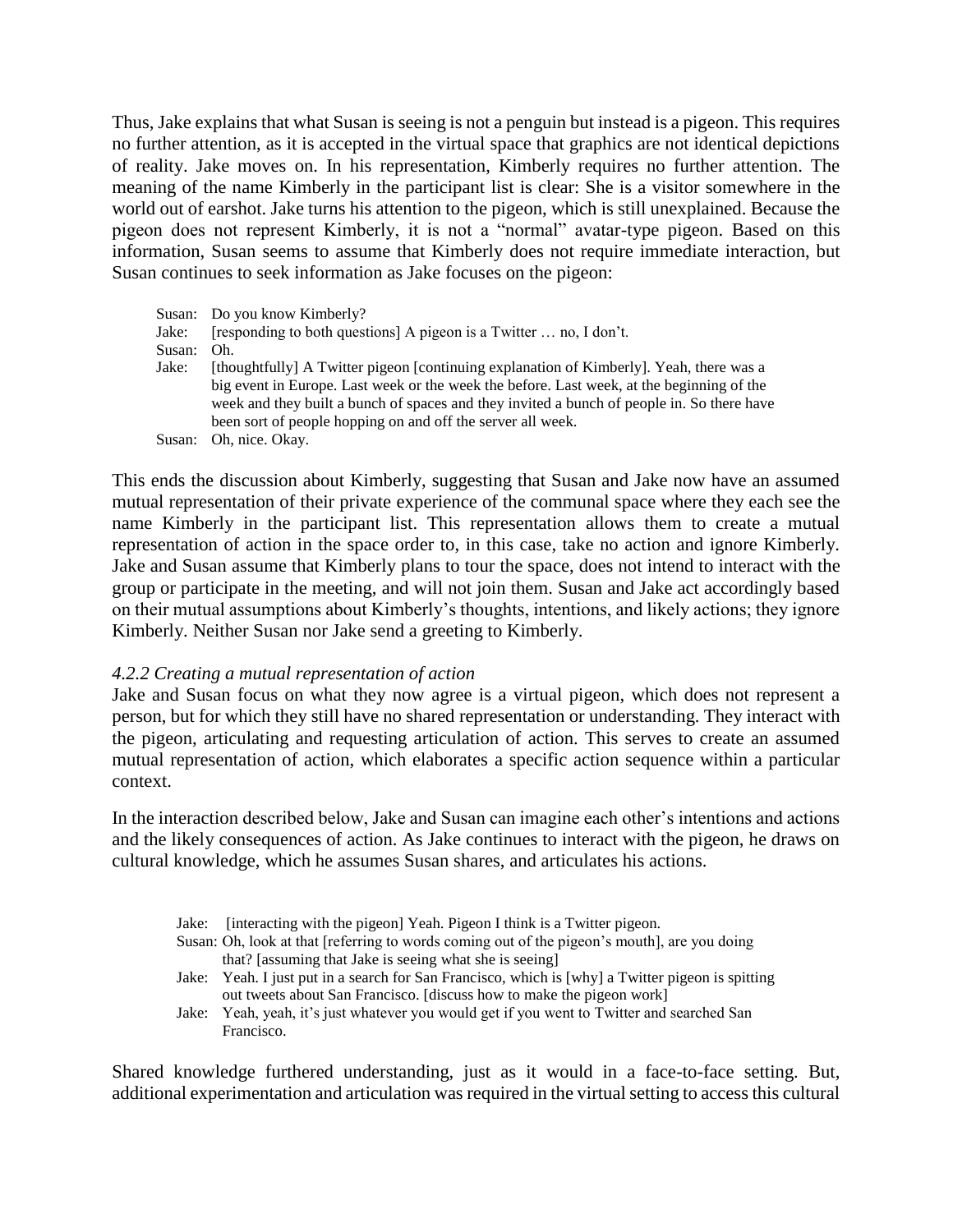information and link it to the animated bird. The following interaction further illustrates how the group draws on assumed mutual knowledge, as would be expected in a face-to-face setting. Bill enters and is apparently already familiar with the Twitter pigeon, its meaning, and purpose. Bill articulates his experience of the virtual world and also the meaning he attaches to it, but Nancy has to ask for clarification:

Bill: Oh, this is our Twitter thing here. Jake: Yeah. [Nancy enters] Nancy: Oh yeah, very cute. Jake: It's a tweeting pigeon. Bill: Tweeting pigeon. Nancy: Tweeting pigeon. [discussion] Nancy: Why a pigeon? Jon: Because it tweets.

Jon draws on assumed shared knowledge (an understanding of Twitter), as he might in a face-toface setting to explain the connection between the pigeon and Twitter. Following this interaction, the group created an assumed mutually held representation of action within their context. Group members drew on existing mutual knowledge, as would be expected in a face-to-face setting, but also articulated their individual physical contexts, individual experience of the virtual context, and their actions within it. The assumed mutual representation of action within the context allows the group members to predict each other's actions regarding the pigeon based on their assumptions of the mutually held representation. Jake does another search while other participants enter. The group's assumed mutual representation of next action-steps, in context, allows the collaborative action illustrated below.

Nancy: I think we should get started. Jake: Okay. Nancy: Should we get rid of tweeting bird? Jake: Uh, sure. Nancy: Kill the bird. Jake: Is there any way to make it stop tweeting? Nancy: I don't know, I don't' see anything in the control panel that can like turn off. Jake: Okay. Nancy: It's easy enough to re-add it if we need it back. I'm just gonna delete it.

The pigeon then proves impossible to delete, and the group collaborates to figure out how to get rid of it. This collaboration would not have been likely if some members still assumed the pigeon was an avatar representing a person. Given the assumption that the pigeon represented a person, Nancy's actions attempting to delete it would have been confusing to the group, and they would have had difficulty collaborating with her. By articulating, group members created a metal representation of collaborative action within the context, which they could assume was shared. Group members could assume that each saw the pigeon and understood that the pigeon did not represent a person, and could predict the steps others might take to get rid of it. Thus, the assumed mutual representation of action within the context enabled group members to mentally predict one another's actions, facilitating successful collaboration to "kill the bird."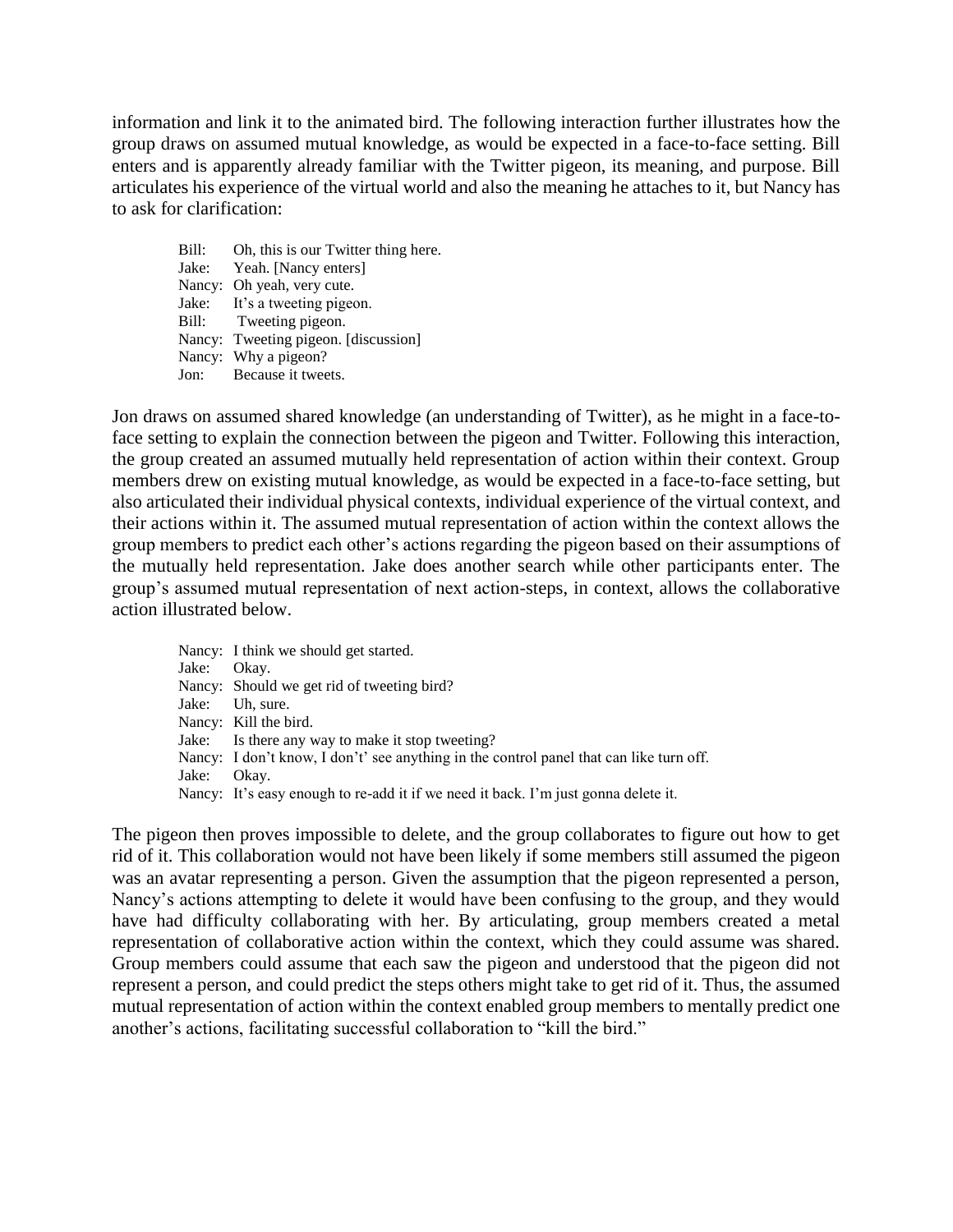#### **5. Conclusion**

Our analysis of interactions of among community members developing software for a virtual world suggests that successful distributed collaborators adapted their communication behavior in the virtual setting. We have identified three communication mechanisms that individuals used to overcome challenges to communication in virtual worlds: articulation of virtual, in-world context; articulation of physical, out-world context; and articulation of action. Although articulation of context and action may occur in face-to-face settings (e.g., if a communication repair is needed, or it is not clear why I am taking a particular action), in the virtual world it occurred frequently and in circumstances in which articulation would likely not be required in a face-to-face setting.

### *References*

- Berry, G. R. (2011). Enhancing effectiveness on virtual teams: Understanding why traditional team skills are insufficient. *Journal of Business Communication, 48*(2), 186–206.
- Charmaz, K. (2006). *Constructing grounded theory: A practical guide through qualitative analysis.* Thousand Oaks, CA: Sage.
- Clark, H. H. (1996). *Using language*. Cambridge, England: Cambridge University Press.
- Clark, H. H., & Brennan, S. E. (1991). Grounding in communication. *Perspectives on Socially Shared Cognition, 13*(1991), 127–149.
- Corbin, J., & Strauss, A. (2008). *Basics of qualitative research: Techniques and procedures for developing grounded theory*. Thousand Oaks, CA: Sage.
- Cramton, C. D. (2001). The mutual knowledge problem and its consequences for dispersed collaboration. *Organization Science*, *12*(3), 346–371.
- DeChurch, L. A., & Mesmer-Magnus, J. R. (2010). The cognitive underpinnings of effective teamwork: A meta-analysis. *Journal of Applied Psychology, 95*(1), 32–53.
- DeRosa, D., Hantula, D., Kock, N. & D'Arcy, J. (2004). Trust and leadership in virtual teamwork: A media naturalness perspective. *Human Resource Management*, *43*, 219– 232.
- Desanctis, G., & Monge, P. (1998). Communication processes for virtual organizations. *Journal of Computer*‐ *Mediated Communication, 3*(4), 0–0.
- Enfield, N. J. (2000). The theory of cultural logic: How individuals combine social intelligence with semiotics to create and maintain cultural meaning. *Cultural Dynamics*, *12*(1), 35–64.
- Faraj, S., Jarvenpaa, S. L., & Majchrzak, A. (2011). Knowledge collaboration in online communities. *Organization Science, 22*(5), 1224–1239.
- Gibson, C. B., & Gibbs, J. L. (2006). Unpacking the concept of virtuality: The effects of geographic dispersion, electronic dependence, dynamic structure, and national diversity on team innovation. *Administrative Science Quarterly, 51*(3), 451–495.
- Gioia, D. , Corley, K. , & Hamilton, A. (2013). Seeking qualitative rigor in inductive research: Notes on the Gioia methodology. *Organizational Research Methods, 16*(1), 15-31.
- Katz, A., & Te'eni, D. (2007). The contingent impact of contextualization on computer-mediated collaboration. *Organization Science, 18*(2), 261–279.
- Kirkman, B. L., Rosen, B., Gibson, C. B., Tesluk, P. E., & McPherson, S. O. (2002). Five challenges to virtual team success: Lessons from Sabre, Inc. *The Academy of Management Executive 16*(3), 67–79.